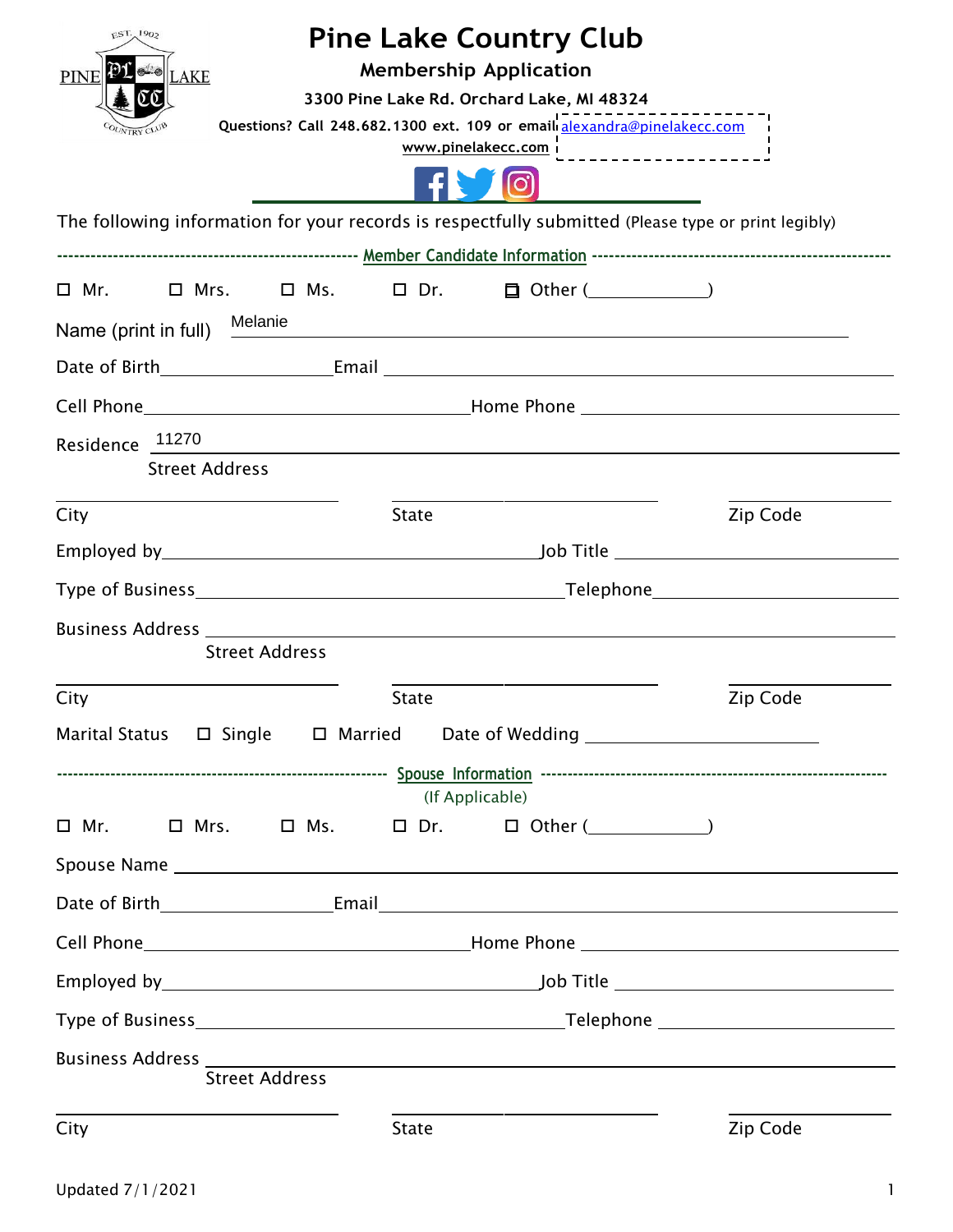|                                        | (A Dependent is an unmarried child less than 24 years of age)                                                                                                                                                                  |        | Date of Birth |                                        |                                   |                                                                                                                                                                                                                                     |  |
|----------------------------------------|--------------------------------------------------------------------------------------------------------------------------------------------------------------------------------------------------------------------------------|--------|---------------|----------------------------------------|-----------------------------------|-------------------------------------------------------------------------------------------------------------------------------------------------------------------------------------------------------------------------------------|--|
| Name(s)                                |                                                                                                                                                                                                                                |        |               |                                        |                                   |                                                                                                                                                                                                                                     |  |
|                                        |                                                                                                                                                                                                                                |        |               |                                        | $\square$ Son<br>$\Box$           | Daughter                                                                                                                                                                                                                            |  |
|                                        | <u> 1989 - Johann Barn, mars eta bat erroman erroman erroman erroman erroman erroman erroman erroman erroman err</u>                                                                                                           |        |               |                                        | $\square$ Son<br>$\Box$           | Daughter                                                                                                                                                                                                                            |  |
|                                        |                                                                                                                                                                                                                                |        |               |                                        | $\square$ Son<br>$\Box$           | Daughter                                                                                                                                                                                                                            |  |
|                                        |                                                                                                                                                                                                                                |        |               |                                        | $\square$ Son                     | $\square$ Daughter                                                                                                                                                                                                                  |  |
|                                        |                                                                                                                                                                                                                                |        |               |                                        |                                   |                                                                                                                                                                                                                                     |  |
| <b>Member Candidate</b>                |                                                                                                                                                                                                                                |        | Spouse        |                                        |                                   |                                                                                                                                                                                                                                     |  |
| □ Golf Handicap Index______            |                                                                                                                                                                                                                                |        |               |                                        | $\Box$ Golf Handicap Index ______ |                                                                                                                                                                                                                                     |  |
| □ Golf Lessons □ Social Events         |                                                                                                                                                                                                                                |        |               | □ Golf Lessons                         | $\square$ Social Events           |                                                                                                                                                                                                                                     |  |
| $\square$ Leagues                      | $\square$ Fitness                                                                                                                                                                                                              |        |               | $\square$ Leagues                      | $\square$ Fitness                 |                                                                                                                                                                                                                                     |  |
| □ Wine                                 | $\square$ Tennis                                                                                                                                                                                                               |        |               | $\square$ Wine                         | $\square$ Tennis                  |                                                                                                                                                                                                                                     |  |
| $\square$ Swimming                     | $\Box$ Lake Activities                                                                                                                                                                                                         |        |               | $\Box$ Swimming                        | $\square$ Lake Activities         |                                                                                                                                                                                                                                     |  |
| $\Box$ Family Nights $\Box$ Card Games |                                                                                                                                                                                                                                |        |               | $\Box$ Family Nights $\Box$ Card Games |                                   |                                                                                                                                                                                                                                     |  |
|                                        |                                                                                                                                                                                                                                |        |               | Name                                   |                                   | <b>Name</b> and the state of the state of the state of the state of the state of the state of the state of the state of the state of the state of the state of the state of the state of the state of the state of the state of the |  |
| <b>Golf Lessons</b>                    | $\Box$                                                                                                                                                                                                                         | $\Box$ |               | О                                      |                                   | $\Box$                                                                                                                                                                                                                              |  |
| Junior Golf                            | □                                                                                                                                                                                                                              | $\Box$ |               | $\Box$                                 |                                   | □                                                                                                                                                                                                                                   |  |
| <b>Swimming Lessons</b>                | □                                                                                                                                                                                                                              | $\Box$ |               | $\Box$                                 |                                   | □                                                                                                                                                                                                                                   |  |
| Swim Team                              | □                                                                                                                                                                                                                              | $\Box$ |               | $\Box$                                 |                                   | □                                                                                                                                                                                                                                   |  |
| <b>Tennis Lessons</b>                  | □                                                                                                                                                                                                                              | $\Box$ |               | □                                      |                                   | □                                                                                                                                                                                                                                   |  |
| Junior Tennis                          | $\Box$                                                                                                                                                                                                                         | $\Box$ |               | $\Box$                                 |                                   | О                                                                                                                                                                                                                                   |  |
| <b>Youth Events</b>                    | $\Box$                                                                                                                                                                                                                         | $\Box$ |               | 0                                      |                                   | О                                                                                                                                                                                                                                   |  |
|                                        | (Please list any dietary information or allergies for you and your family)                                                                                                                                                     |        |               |                                        |                                   |                                                                                                                                                                                                                                     |  |
|                                        |                                                                                                                                                                                                                                |        |               |                                        |                                   |                                                                                                                                                                                                                                     |  |
|                                        |                                                                                                                                                                                                                                |        |               |                                        |                                   |                                                                                                                                                                                                                                     |  |
|                                        |                                                                                                                                                                                                                                |        |               |                                        |                                   |                                                                                                                                                                                                                                     |  |
|                                        | Name Mame Mame Municipality Restrictions/Allergies Mame Municipality Restrictions and Municipality Restrictions and Municipality Restrictions and Municipality Restrictions and Municipality Restrictions and Municipality Res |        |               |                                        |                                   |                                                                                                                                                                                                                                     |  |
|                                        |                                                                                                                                                                                                                                |        |               |                                        |                                   |                                                                                                                                                                                                                                     |  |
|                                        |                                                                                                                                                                                                                                |        |               |                                        |                                   |                                                                                                                                                                                                                                     |  |
|                                        |                                                                                                                                                                                                                                |        |               |                                        |                                   |                                                                                                                                                                                                                                     |  |
|                                        |                                                                                                                                                                                                                                |        |               |                                        |                                   |                                                                                                                                                                                                                                     |  |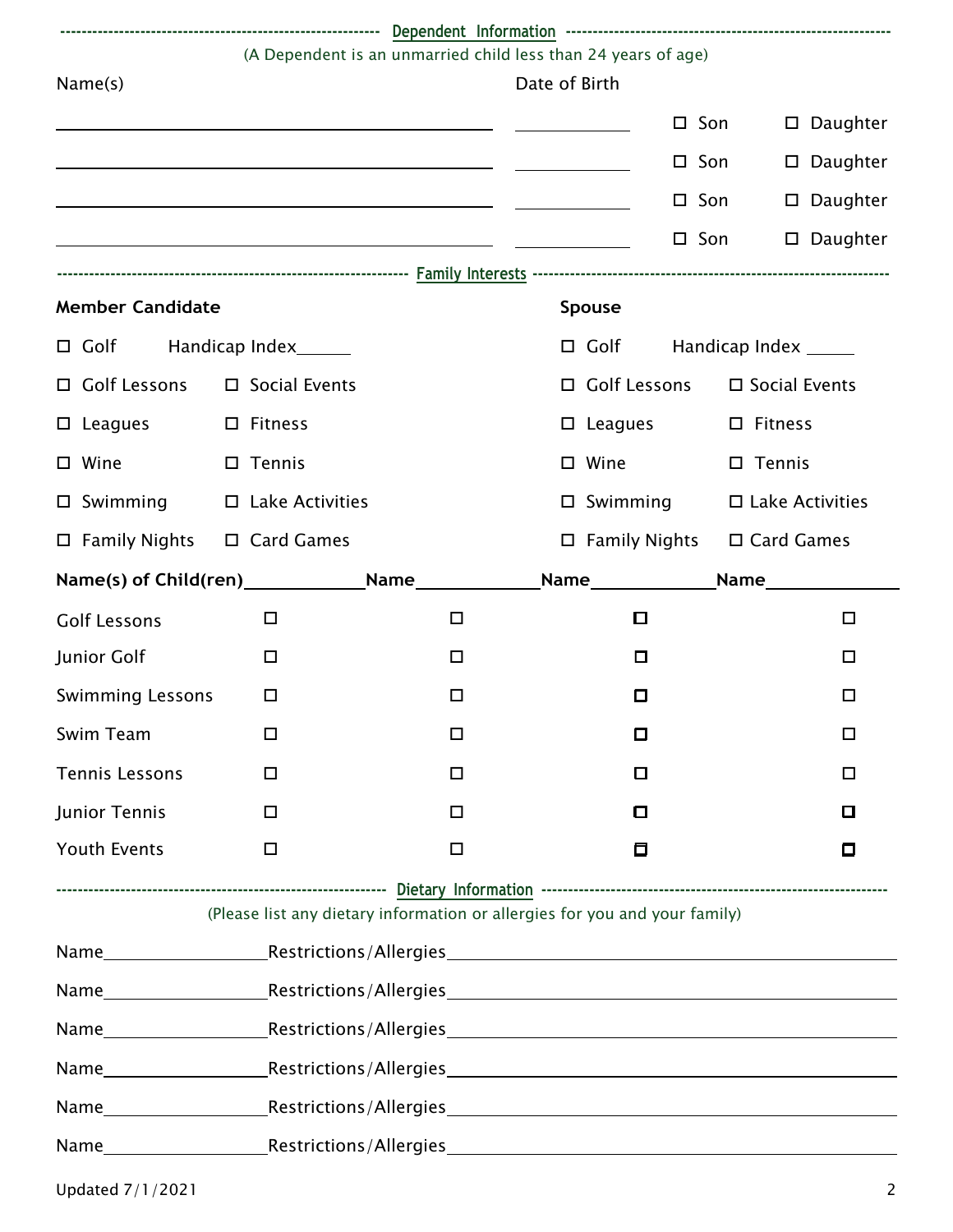**--------------------------------------------------------------- Other Information ------------------------------------------------------------------**

*(List affiliations with other private clubs or business/professional organizations)*

| roster (check all that apply)                   | I/We would like the following information excluded from the Pine Lake Country Club membership                                                                                                                                                                                                                                |                                                                      |                                         |
|-------------------------------------------------|------------------------------------------------------------------------------------------------------------------------------------------------------------------------------------------------------------------------------------------------------------------------------------------------------------------------------|----------------------------------------------------------------------|-----------------------------------------|
| $\Box$ All Information<br>$\Box$ Business Phone | $\square$ Home Address                                                                                                                                                                                                                                                                                                       | $\square$ Member Cell<br>$\Box$ Business Address $\Box$ Member Email | $\square$ Spouse Cell<br>□ Spouse Email |
| $\square$ Dependent Information                 |                                                                                                                                                                                                                                                                                                                              |                                                                      |                                         |
|                                                 |                                                                                                                                                                                                                                                                                                                              |                                                                      |                                         |
|                                                 | I/We am/are applying for Membership in the following category (check one)                                                                                                                                                                                                                                                    |                                                                      |                                         |
| $\Box$ Stock                                    | $\Box$ Intermediate (circle one: Phase 1   Phase 2   Phase 3) $\Box$ Social                                                                                                                                                                                                                                                  |                                                                      | $\Box$ Social Intermediate              |
| refundable.                                     | A deposit (\$1,000) must accompany this application for Stock, Social, Social Intermediate, Phase 2 and<br>Phase 3 Intermediate members. This deposit is refundable until the Board approves the application. If<br>membership is approved and said candidate withdraws or fails to pay the balance due, the deposit is non- |                                                                      |                                         |
|                                                 | I/We would prefer monthly statements to be                                                                                                                                                                                                                                                                                   |                                                                      |                                         |
|                                                 | <b>Emailed</b> (select all that apply) $\Box$ Primary Member Email $\Box$ Spouse Email                                                                                                                                                                                                                                       |                                                                      |                                         |
|                                                 | (Payments will be processed on the 20 <sup>th</sup> day of each month)                                                                                                                                                                                                                                                       |                                                                      |                                         |
|                                                 | Select One: □ Bank Account □ Credit Card                                                                                                                                                                                                                                                                                     |                                                                      |                                         |
|                                                 | Full Name on Bank Account The Control of the Control of the Control of The Control of the Control of The Control of The Control of The Control of The Control of The Control of The Control of The Control of The Control of T                                                                                               |                                                                      |                                         |
|                                                 |                                                                                                                                                                                                                                                                                                                              |                                                                      | $\square$ Saving                        |
|                                                 |                                                                                                                                                                                                                                                                                                                              |                                                                      |                                         |
|                                                 | Please complete the information above for Bank Account payment                                                                                                                                                                                                                                                               |                                                                      |                                         |
|                                                 | Complete the information below for Credit Card payment<br>(Please note there will be a 3% fee associated with Credit Card Payments)                                                                                                                                                                                          | OR                                                                   |                                         |
|                                                 |                                                                                                                                                                                                                                                                                                                              |                                                                      |                                         |
|                                                 |                                                                                                                                                                                                                                                                                                                              |                                                                      |                                         |
|                                                 | Credit Card Number Credit Card Number Credit Card Number Credit Card Number Credit Card Number Credit Card Number Credit Credit Credit Credit Credit Credit Credit Credit Credit Credit Credit Credit Credit Credit Credit Cre                                                                                               |                                                                      |                                         |
|                                                 |                                                                                                                                                                                                                                                                                                                              |                                                                      |                                         |
|                                                 | <b>Street Address</b>                                                                                                                                                                                                                                                                                                        |                                                                      |                                         |
| City                                            | State                                                                                                                                                                                                                                                                                                                        |                                                                      | Zip Code                                |